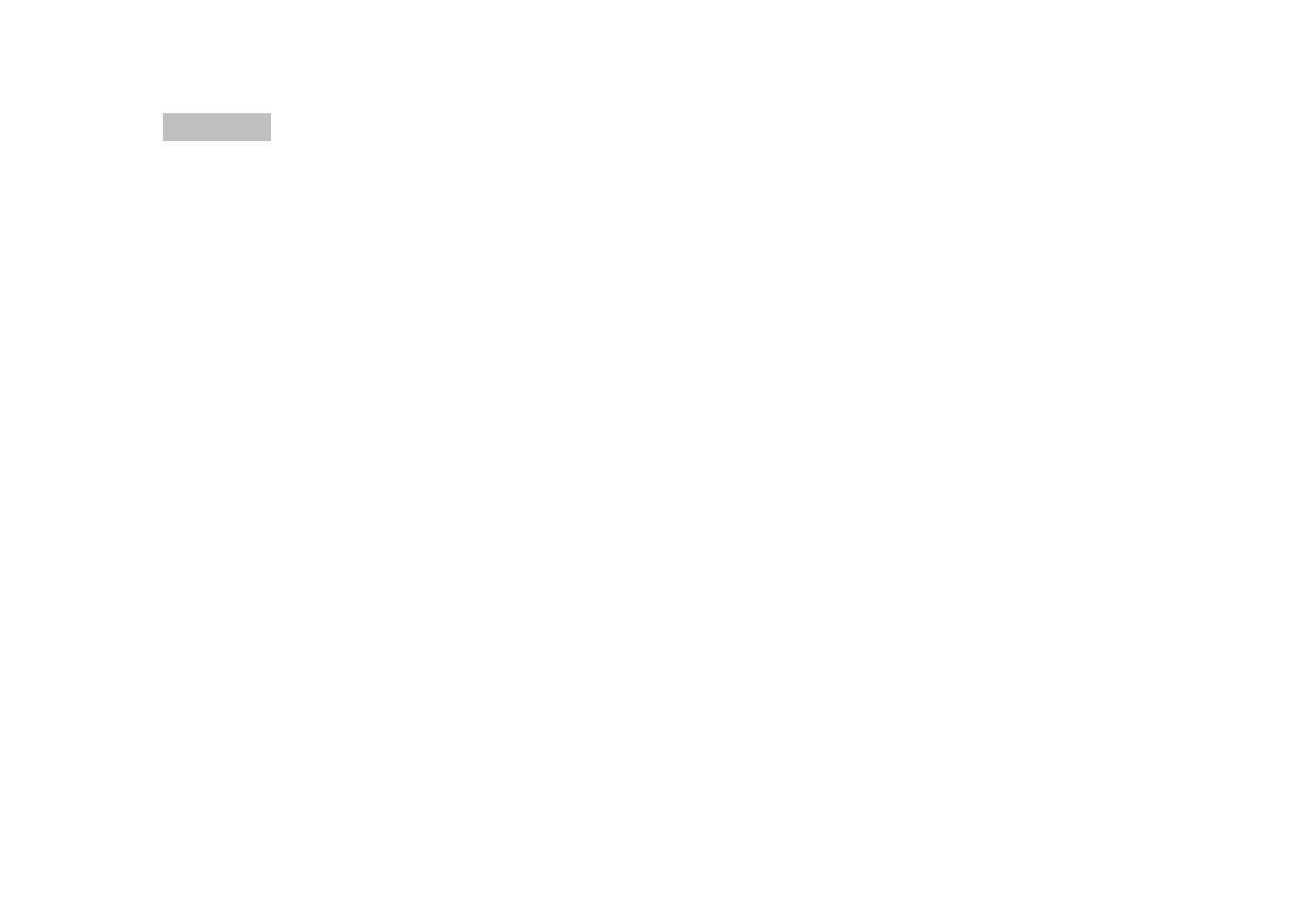| Code & Title                                                                       |           | Status Progress | Due Date           | Comment                                                                                                                                                                                        | Milestone                                                                       | Due Date           | Done | Comment                                                                                                                                                                                                                                                                                                              | Assigned To                  |
|------------------------------------------------------------------------------------|-----------|-----------------|--------------------|------------------------------------------------------------------------------------------------------------------------------------------------------------------------------------------------|---------------------------------------------------------------------------------|--------------------|------|----------------------------------------------------------------------------------------------------------------------------------------------------------------------------------------------------------------------------------------------------------------------------------------------------------------------|------------------------------|
|                                                                                    |           |                 |                    |                                                                                                                                                                                                | Submission of planning<br>application by preferred<br>developer.                | 29-Jun-<br>2018    | Yes  | Delays experienced<br>with the preferred<br>developer along with<br>food store operator<br>reaching agreement.<br>This action will<br>continue onto<br>2019/20                                                                                                                                                       |                              |
|                                                                                    |           |                 |                    |                                                                                                                                                                                                | Planning permission granted<br>for development.                                 | $ 29-Mar-$<br>2019 | Yes  | Delays experienced<br>with withdrawal of<br>lead developer. Lidl<br>now stepped up as<br>lead developer and<br>site layout now being<br>revisited and will be<br>presented to<br>Community and<br>planning department<br>in early 2019/20<br>period. This action will<br>be re-established in<br>the 2019/20 period. |                              |
|                                                                                    |           |                 |                    | A working group was<br>established following<br>a workshop in August<br>2017, including                                                                                                        | Assist Working Group to<br>appoint events co-ordinator<br>to develop project.   | 29-Jun-<br>2018    | Yes  | A brief has been<br>prepared to be<br>distributed to relevant<br>consultants.                                                                                                                                                                                                                                        |                              |
| Reg/1819/ED/1<br>4 Progress<br>Dumbarton<br>International<br>Dumbarton<br>Festival | $\bullet$ | 100%            | $31$ -Mar-<br>2019 | <b>Dumbarton Castle</b><br>Society, Scottish<br>Enterprise, Visit<br>Scotland, Historic<br>Environment<br>Scotland. The group<br>has been developing<br>the idea over a series<br>of meetings. | Support Dumbarton Town<br>Centre Common Good Fund<br>application for resources. | 29-Jun-<br>2018    | Yes  | The Dumbarton<br>Castle Society has<br>submitted an<br>application seeking<br>funding for the events<br>co-ordinator. which<br>was successful and<br>individual secured to<br>assist in the<br>development of the<br>event.                                                                                          | Michael<br><b>McGuinness</b> |
|                                                                                    |           |                 |                    |                                                                                                                                                                                                | Provide support to Working<br>Group during 2018/19.                             | 29-Mar-<br>2019    | Yes  | The Regeneration<br>Team provides<br>administrative<br>support and advice to                                                                                                                                                                                                                                         |                              |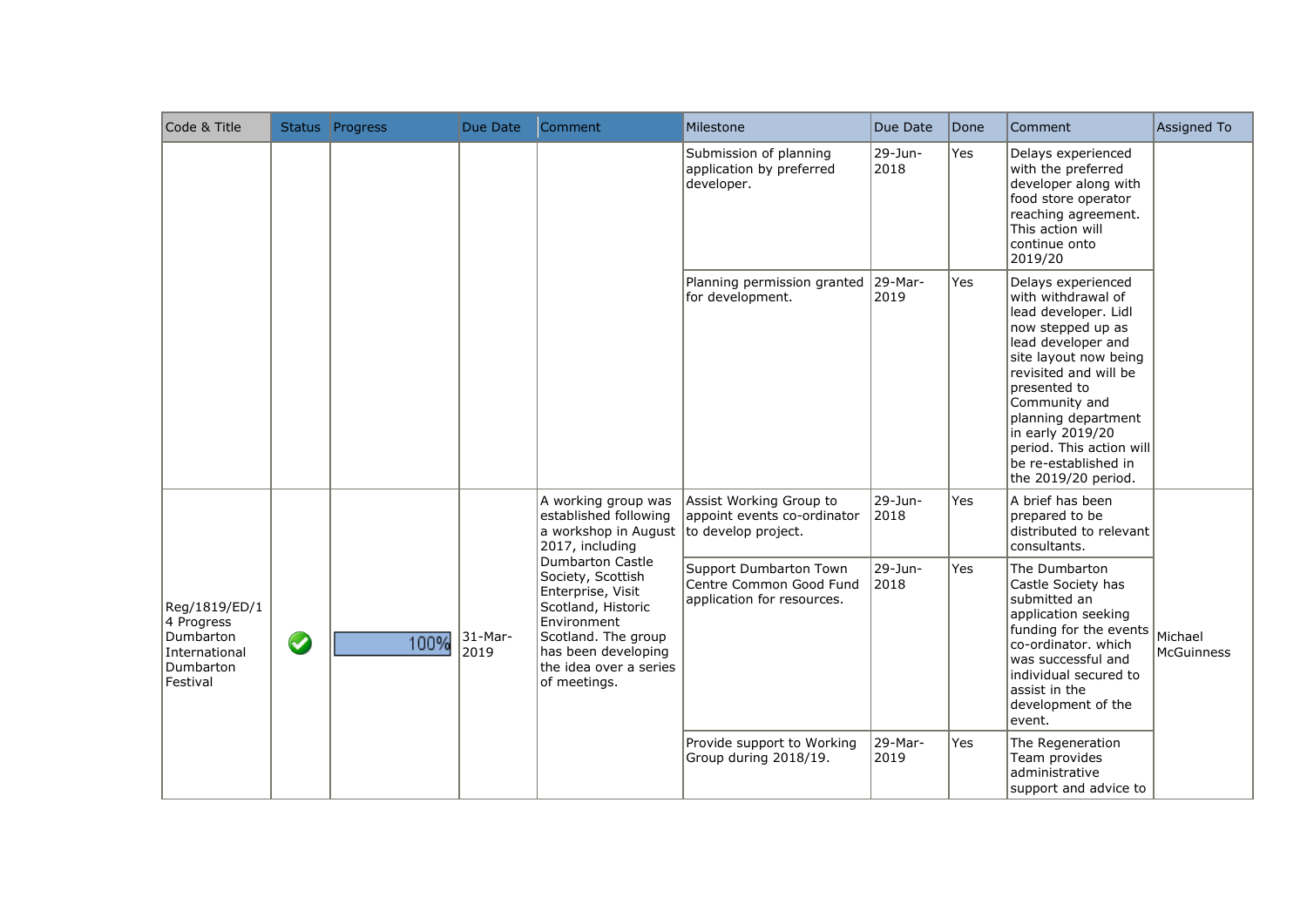| Code & Title                 |             | Status Progress | Due Date        | Comment                                                                                 | Milestone                                                                                     | Due Date        | Done | Comment                                                                                                                                                                                                                                                                        | Assigned To                  |
|------------------------------|-------------|-----------------|-----------------|-----------------------------------------------------------------------------------------|-----------------------------------------------------------------------------------------------|-----------------|------|--------------------------------------------------------------------------------------------------------------------------------------------------------------------------------------------------------------------------------------------------------------------------------|------------------------------|
|                              |             |                 |                 |                                                                                         |                                                                                               |                 |      | the Working Group.<br>Support has been<br>provided,<br>unsuccessful in<br>securing event<br>Scotland funding,<br>however encouraged<br>to re-apply in June<br>2019. Event looking<br>likely over a four day<br>long weekend period<br>in June 2020. New<br>action for 2019/20. |                              |
|                              |             |                 |                 | The pathway project<br>will be identified as<br>being complete for<br>2018/19 and a new | Obtain approval from Tender 25-Apr-<br>Committee to award<br>Foreshore Clearance<br>contract. | 2018            | Yes  | Committee agreed on<br>25 April subject to<br>agreement of<br>landowners.                                                                                                                                                                                                      |                              |
| Reg/1819/ED/1<br>5 Dumbarton | $\triangle$ | 50%             | 30-Jun-<br>2020 | action presented in<br>the operational action<br>plan for 2019/20.                      | Produce Interpretation<br>Strategy for all of the Path.                                       | 28-Sep-<br>2018 | Yes  | Consultants were<br>appointed in 17/18<br>and have undertaken<br>extensive<br>consultation. It is<br>anticipated that<br>designs will be<br>finalised by end<br>September 2018.                                                                                                | Michael<br><b>McGuinness</b> |
| Waterfront Path              |             |                 |                 |                                                                                         | Complete vegetation<br>clearance works.                                                       | 28-Dec-<br>2018 | Yes  | Vegetation clearance<br>commenced, however<br>invasive species were<br>discovered during the<br>summer over<br>extension area of the<br>pathway route.<br>prolonged discussions<br>taking place with<br>landowners regarding<br>treatment of the<br>invasive species and       |                              |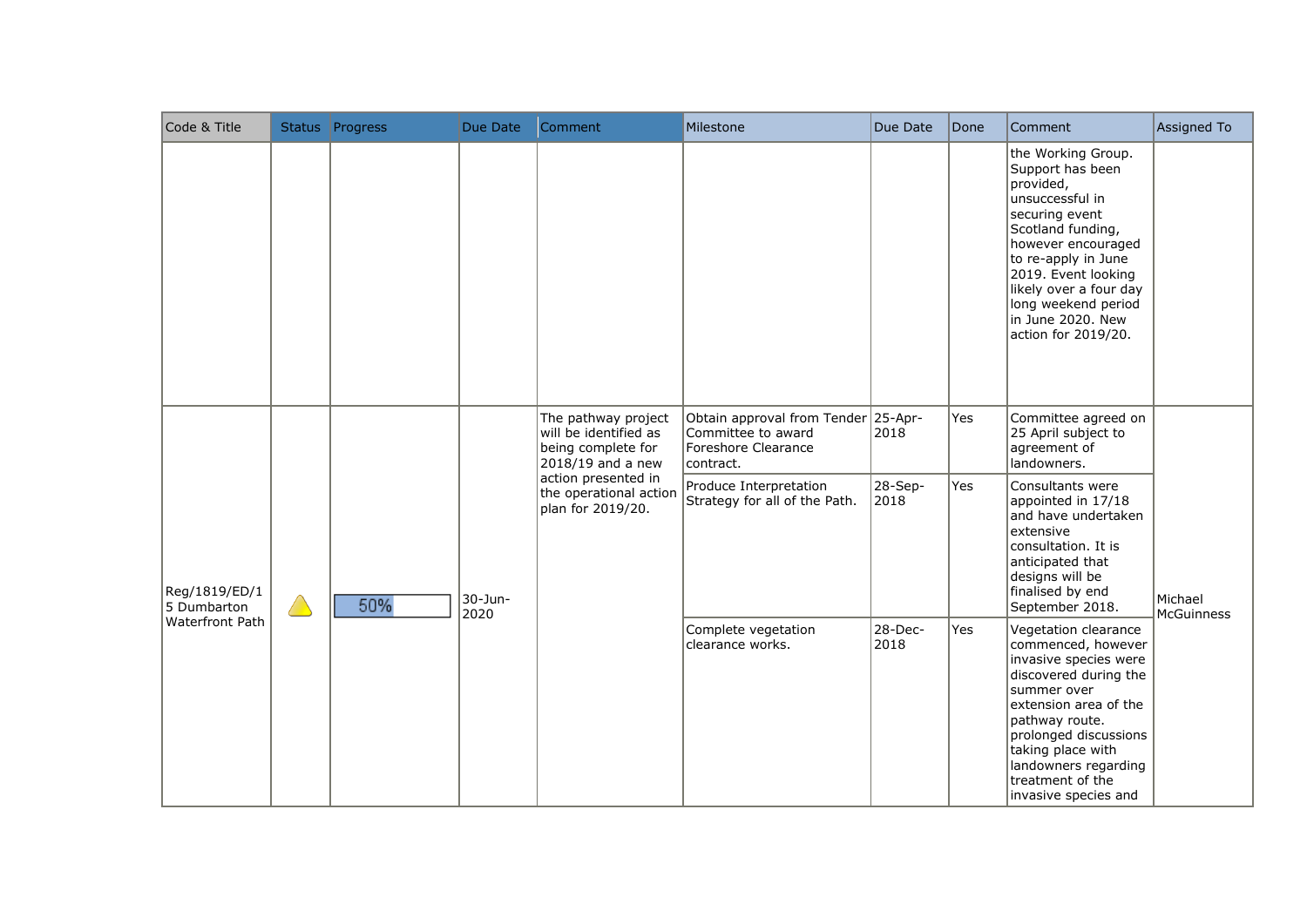| Code & Title | Status Progress | Due Date | Comment | Milestone                                                                   | Due Date            | Done | Comment                                                                                                                                                                                                                                                                                                                                                                                                                                                     | Assigned To |
|--------------|-----------------|----------|---------|-----------------------------------------------------------------------------|---------------------|------|-------------------------------------------------------------------------------------------------------------------------------------------------------------------------------------------------------------------------------------------------------------------------------------------------------------------------------------------------------------------------------------------------------------------------------------------------------------|-------------|
|              |                 |          |         |                                                                             |                     |      | this has delayed any<br>progress on site<br>related to clearance<br>works.                                                                                                                                                                                                                                                                                                                                                                                  |             |
|              |                 |          |         | Complete Heads of Terms<br>with all landowners.                             | $30 - Apr-$<br>2019 | Yes  | Discussions are<br>progressing with<br>landowners as their<br>development<br>proposals progress.<br>Confirmation is being<br>sought from Lidl<br>regarding whether<br>they will deliver their<br>section of the path.<br>Continues to be an<br>issue securing all<br>permissions. dates<br>pushed back from<br>Sept 18 to April 2019.<br>This project will<br>continue into 2019/20<br>and a new action will<br>be developed for this<br>important project. |             |
|              |                 |          |         | Award contract for path<br>construction subject to<br>landowner agreements. | $01 -$ Jul-<br>2019 | No.  | significant delays<br>experienced in<br>progressing this<br>project due to<br>invasive species and<br>lack of progress with<br>landowners. Date<br>pushed back from<br>Nov 18 until 1 July<br>2019                                                                                                                                                                                                                                                          |             |
|              |                 |          |         | Commence works on site.                                                     | $19 -$ Jul-<br>2019 | No.  | Delays experienced<br>and dates pushed<br>back by six months.                                                                                                                                                                                                                                                                                                                                                                                               |             |
|              |                 |          |         | Publish contract opportunity<br>to construct path.                          | $31 -$ Jul-<br>2019 | No   | Discussions taking<br>place to agree areas<br>included in<br>specification and                                                                                                                                                                                                                                                                                                                                                                              |             |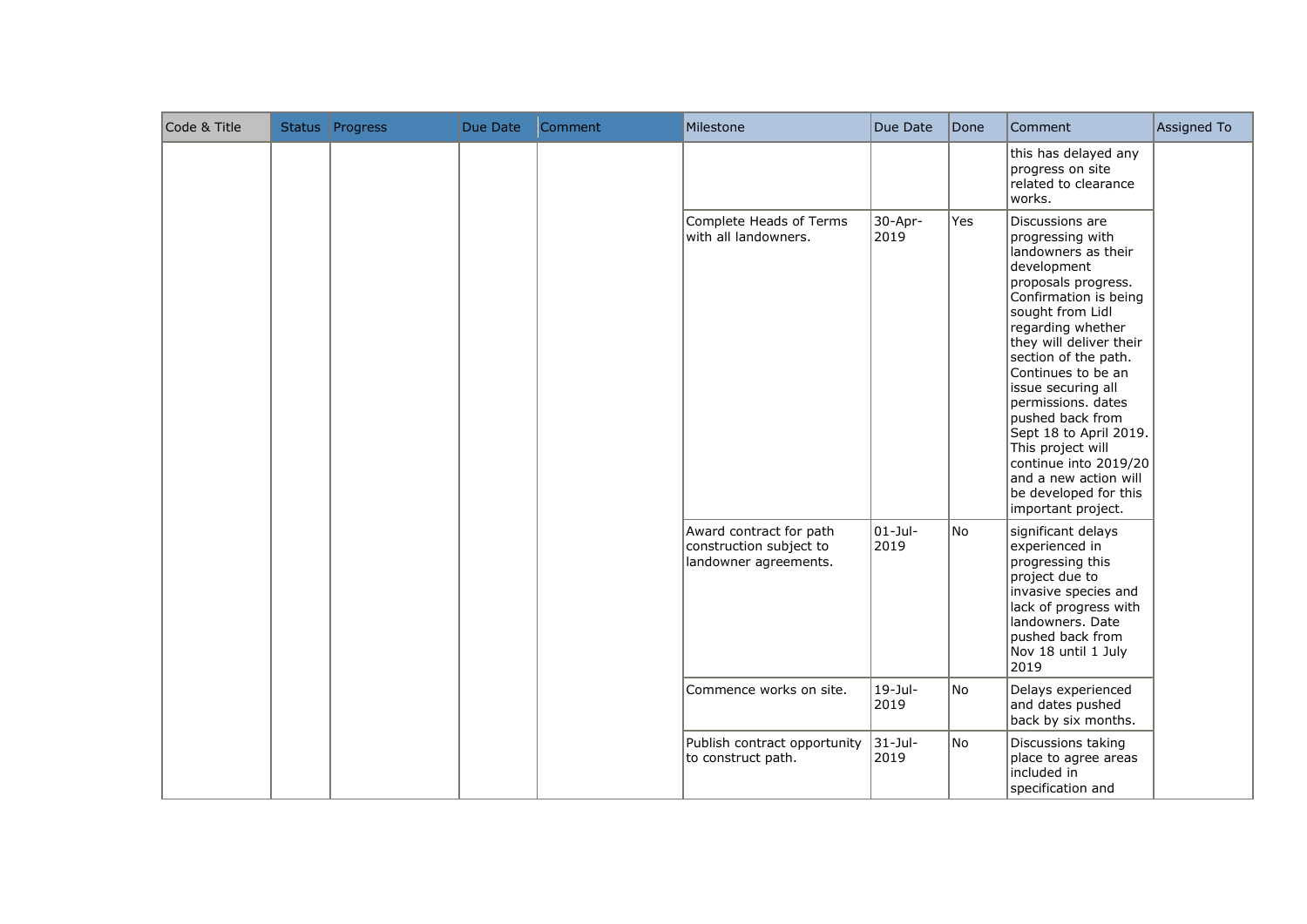| Code & Title                                |           | Status Progress | Due Date           | Comment                                                                                                                                | Milestone                                                                       | Due Date        | Done | Comment                                                                                                                                                                                                                                                                                                                                                                                 | Assigned To           |
|---------------------------------------------|-----------|-----------------|--------------------|----------------------------------------------------------------------------------------------------------------------------------------|---------------------------------------------------------------------------------|-----------------|------|-----------------------------------------------------------------------------------------------------------------------------------------------------------------------------------------------------------------------------------------------------------------------------------------------------------------------------------------------------------------------------------------|-----------------------|
|                                             |           |                 |                    |                                                                                                                                        |                                                                                 |                 |      | develop works details.<br>Further delays<br>experienced with<br>invasive species and<br>lack of progress with<br>site owners,<br>timeframe pushed<br>back to 2019/20<br>period.                                                                                                                                                                                                         |                       |
|                                             |           |                 |                    |                                                                                                                                        | Complete foreshore<br>clearance works.                                          | 30-Aug-<br>2019 | No   | Works are due to<br>commence by end of<br>May. Subject to<br>agreement of the<br>landowners.<br>Agreement has not<br>been reached with all<br>landowners and this<br>will continue to be the<br>main challenge<br>throughout 2018/19<br>period. Further delays<br>with securing<br>permission from<br>owners and invasive<br>species having to be<br>dealt with into<br>2019/20 period. |                       |
|                                             |           |                 |                    | The project has<br>experienced some<br>delays, however is<br>due for completion on West.<br>24th June 2019. A<br>new action related to | Complete parking<br>improvements at Moss O'<br>Balloch and Balloch Road         | 07-Dec-<br>2018 | Yes  | These works will<br>require to be<br>completed prior to<br>December to avoid<br>any impact on local<br>businesses.                                                                                                                                                                                                                                                                      |                       |
| Reg/1819/ED/1<br>6 Balloch Street<br>Design | $\bullet$ | 100%            | $31$ -Mar-<br>2019 | Balloch Charrette<br>ambitions will be<br>presented in the<br>2019/20 action plans                                                     | Commence parking<br>improvements at Moss<br>O'Balloch and Balloch Road<br>West. | 28-Feb-<br>2019 | Yes  | These works will be<br>instructed through<br>the minor civils<br>framework prior to<br>end of 2019.                                                                                                                                                                                                                                                                                     | Michael<br>McGuinness |
|                                             |           |                 |                    |                                                                                                                                        | Commence Balloch Village<br>Square improvements on<br>site.                     | 31-Mar-<br>2019 | Yes  | These works will<br>commence after<br>works at Balloch Road                                                                                                                                                                                                                                                                                                                             |                       |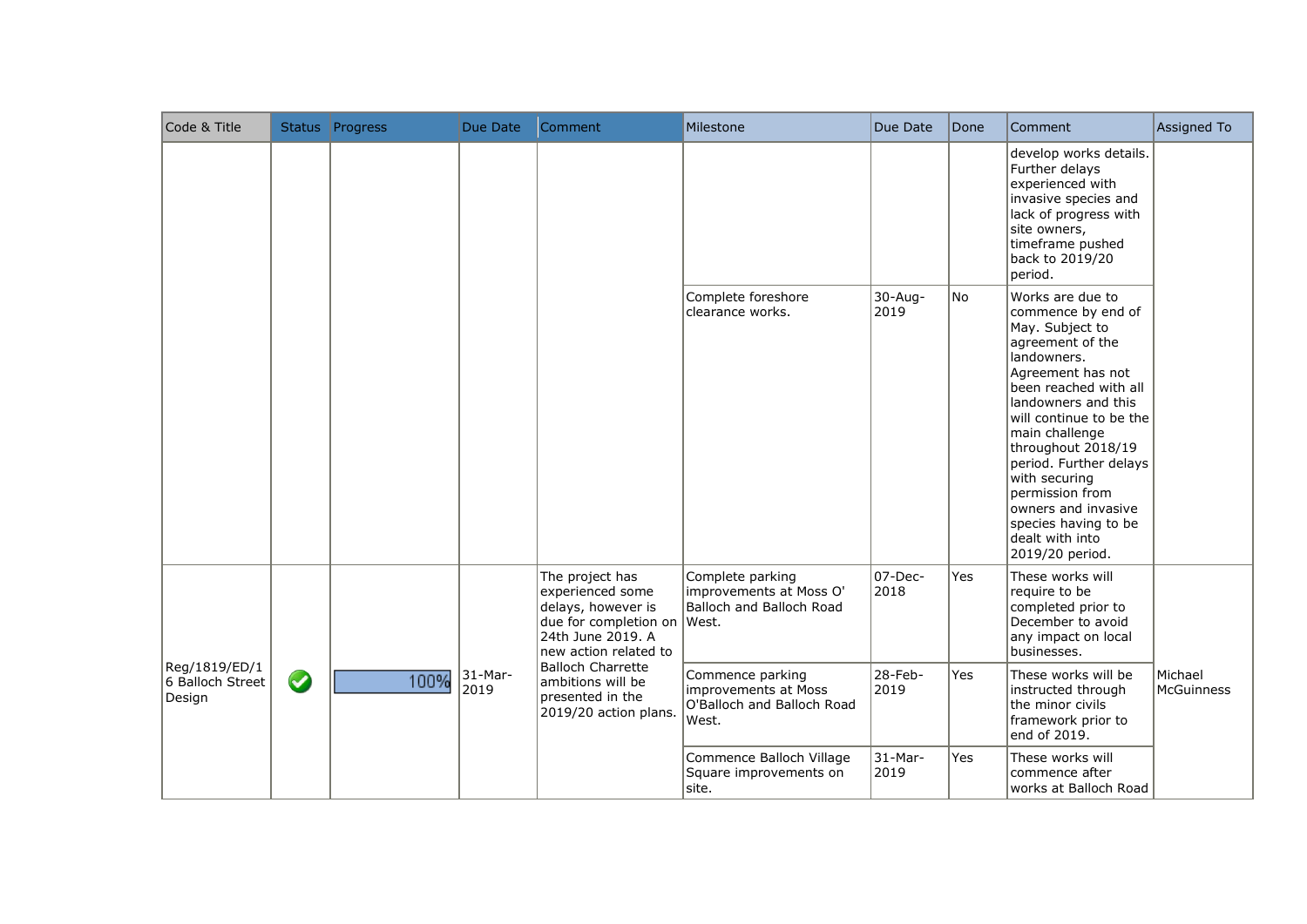| Code & Title                      |            | Status Progress | Due Date          | Comment                                                                                                                                                                                         | Milestone                                                                                                                                                                                       | Due Date              | Done       | Comment                                                                                                                                                                                                                                                                                                                          | Assigned To                  |
|-----------------------------------|------------|-----------------|-------------------|-------------------------------------------------------------------------------------------------------------------------------------------------------------------------------------------------|-------------------------------------------------------------------------------------------------------------------------------------------------------------------------------------------------|-----------------------|------------|----------------------------------------------------------------------------------------------------------------------------------------------------------------------------------------------------------------------------------------------------------------------------------------------------------------------------------|------------------------------|
|                                   |            |                 |                   |                                                                                                                                                                                                 |                                                                                                                                                                                                 |                       |            | West and Moss O'<br>Balloch and once the<br>West Riverside<br>development is<br>known.                                                                                                                                                                                                                                           |                              |
|                                   |            |                 |                   |                                                                                                                                                                                                 | Complete Balloch Village<br>Square improvements.                                                                                                                                                | $31 - Mar -$<br>2019  | Yes        | Access delivered to<br>Moss of Balloch at<br>Village square and<br>works to complete the<br>square will progress<br>until 24 June 2019.                                                                                                                                                                                          |                              |
| Reg/1819/ED/1<br>7 Balloch Castle | $\bigcirc$ | 100%            | $31-Mar-$<br>2019 | Balloch Castle.<br>However it was<br>agreed that<br>consideration should<br>be given to plans<br>developed at West<br>Riverside to ensure<br>both attractions will<br>complement each<br>other. | A feasibility study was Engage with West Riverside<br>undertaken in 2017 to developers to identify how<br>consider new uses for Inew uses at Balloch Castle<br>could complement their<br>offer. | $ 31 - Jan -$<br>2019 | <b>Yes</b> | A planning application<br>has been submitted<br>recently for West<br>Riverside proposals<br>which is anticipated<br>will be considered by<br>the National Park<br>Planning committee<br>by the end of 2018.<br>Delays have been<br>encountered with the<br>planning application<br>progressing to<br>committee at the<br>LLTNPA. | Michael<br><b>McGuinness</b> |
|                                   |            |                 |                   |                                                                                                                                                                                                 | Report feasibility study for<br>Balloch Castle and outcomes 2019<br>to IRED Committee seeking<br>approval for next steps.                                                                       | 31-Jan-               | Yes        | Once discussions<br>have taken place with<br><b>West Riverside</b><br>developers, findings<br>can be reported to<br><b>IRED Committee.</b>                                                                                                                                                                                       |                              |
| Regen/1920/ED<br>$-OP/04$         | D          | 66%             | 31-Mar-           | a focus on enabling                                                                                                                                                                             | In 18/19 there will be Promote Town Centre<br>Common Good Fund                                                                                                                                  | 17-Jun-<br>2019       | Yes        | promoted at recent<br>Town Centre Forum                                                                                                                                                                                                                                                                                          | Michael<br>McGuinness;       |
| Dumbarton                         |            |                 | 2020              | groups to apply to the                                                                                                                                                                          | Assess DTC Common Good                                                                                                                                                                          | 31-Oct-               | Yes        | As applications arrive                                                                                                                                                                                                                                                                                                           | Gillian                      |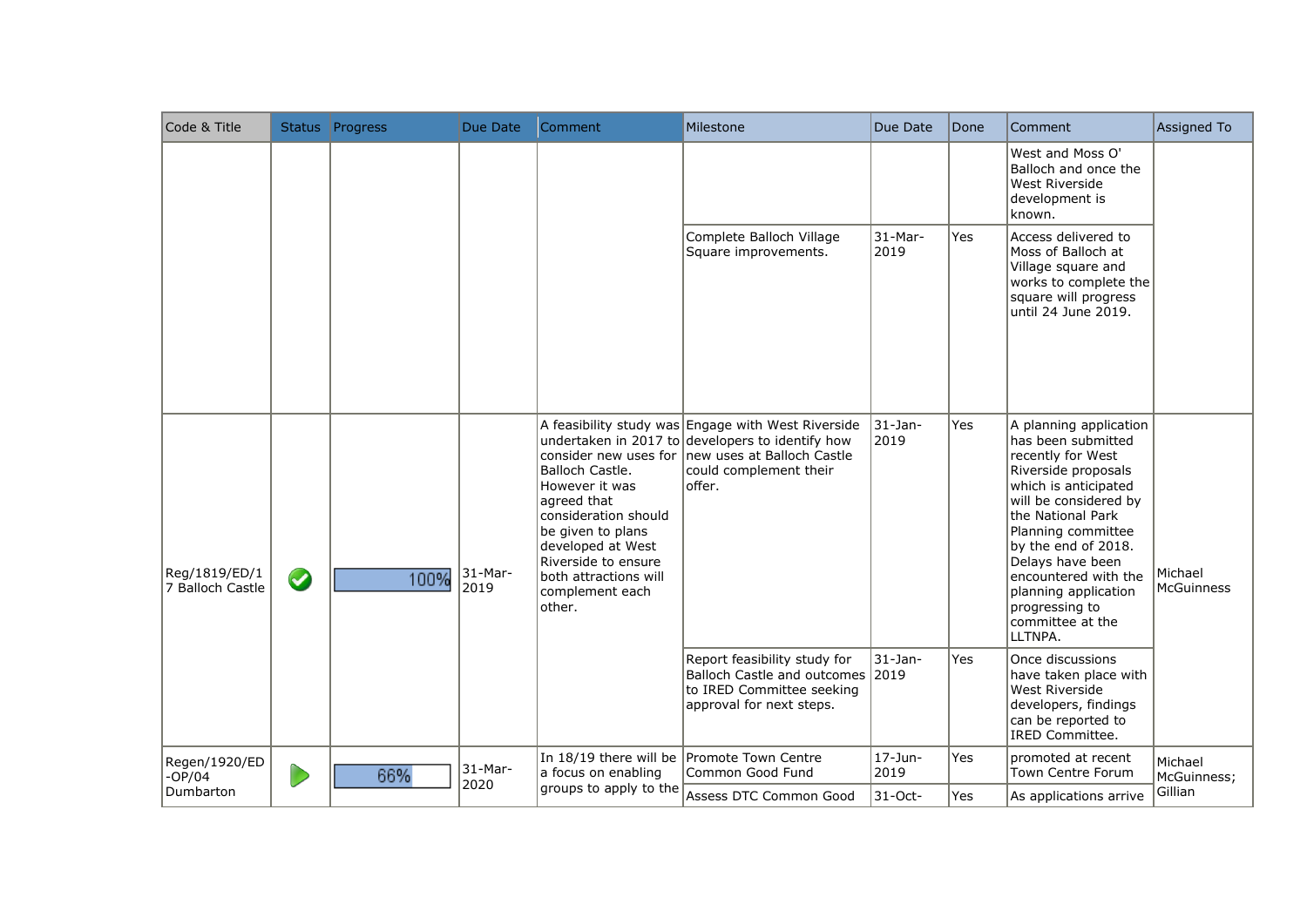| Code & Title                                                 | Status Progress | Due Date             | Comment                                                                 | Milestone                                                   | Due Date            | Done      | Comment                                                                                                                                                          | Assigned To                                   |
|--------------------------------------------------------------|-----------------|----------------------|-------------------------------------------------------------------------|-------------------------------------------------------------|---------------------|-----------|------------------------------------------------------------------------------------------------------------------------------------------------------------------|-----------------------------------------------|
| Town Centre<br>Common Good<br>Fund grant                     |                 |                      | Fund to assist with<br>the progress of<br>charrette and other           | fund applications                                           | 2019                |           | they are being<br>assessed and<br>progressed.                                                                                                                    | McNamara                                      |
| provision                                                    |                 |                      | priority projects for<br>the community such<br>as CCTV<br>improvements. | Support and approve<br>applicants.                          | 31-Mar-<br>2020     | <b>No</b> | Identify and allocate<br>funding to suitable<br>projects                                                                                                         |                                               |
|                                                              |                 |                      |                                                                         | Initial report to IRED                                      | 15-May-<br>2019     | Yes       | To seek approval in<br>principle for allocation<br>of TCF, which was<br>noted at IRED<br>Committee.                                                              |                                               |
| Regen/1920/ED<br>-OP/09 Town<br>Centre fund<br>(SG) projects | 60%             | $ 31 -$ Mar-<br>2020 |                                                                         | Consultations and<br>Identification of Project<br>Proposals | 26-Jul-<br>2019     | Yes       | A number of<br>engagement sessions<br>took place with<br>community groups<br>and internal Council<br>services to identify<br>appropriate and<br>timely projects. | Michael<br>McGuinness;<br>Gillian<br>McNamara |
|                                                              |                 |                      |                                                                         | IRED approval of Project<br>Proposals                       | $21 - Aug-$<br>2019 | Yes       | IRED Paper presented<br>and approved                                                                                                                             |                                               |
|                                                              |                 |                      |                                                                         | <b>Tenders Complete</b>                                     | $17-$ Jan-<br>2020  | No.       |                                                                                                                                                                  |                                               |
|                                                              |                 |                      |                                                                         | Legal Commitment to<br>Project Implementation               | 31-Mar-<br>2020     | No        |                                                                                                                                                                  |                                               |

| Icon |                                                                   |
|------|-------------------------------------------------------------------|
| Ob   | 3.3 Creating an integrated & sustainable transport infrastructure |

| Code & Title                                                                              |                      | Status Progress | Due Date                  | Comment                                                                                                                                           | Milestone                           | Due Date | <i><b>IDone</b></i> | <b>Comment</b>                                                                                                                                                         | Assigned To                        |
|-------------------------------------------------------------------------------------------|----------------------|-----------------|---------------------------|---------------------------------------------------------------------------------------------------------------------------------------------------|-------------------------------------|----------|---------------------|------------------------------------------------------------------------------------------------------------------------------------------------------------------------|------------------------------------|
| Reg/1819/ED/1<br>1 Progress A814<br> Connecting<br>Clydebank<br>project with<br>WDC Roads | $\blacktriangledown$ |                 | $\frac{100\%}{2019}$ 2019 | Planning approval<br>Isecured in December<br>12018 and a<br><b>Isubsequent</b><br>lapplication to<br>Sustrans has been<br>Inecessary. This action | Planning permission granted 29-Jun- | 2018     | 'Yes                | A planning application<br>lis currently being<br>processed with the<br>aim of reporting to<br>August 2018 Planning McNamara<br>Committee. This was<br>not approved but | Michael<br>McGuinness;<br> Gillian |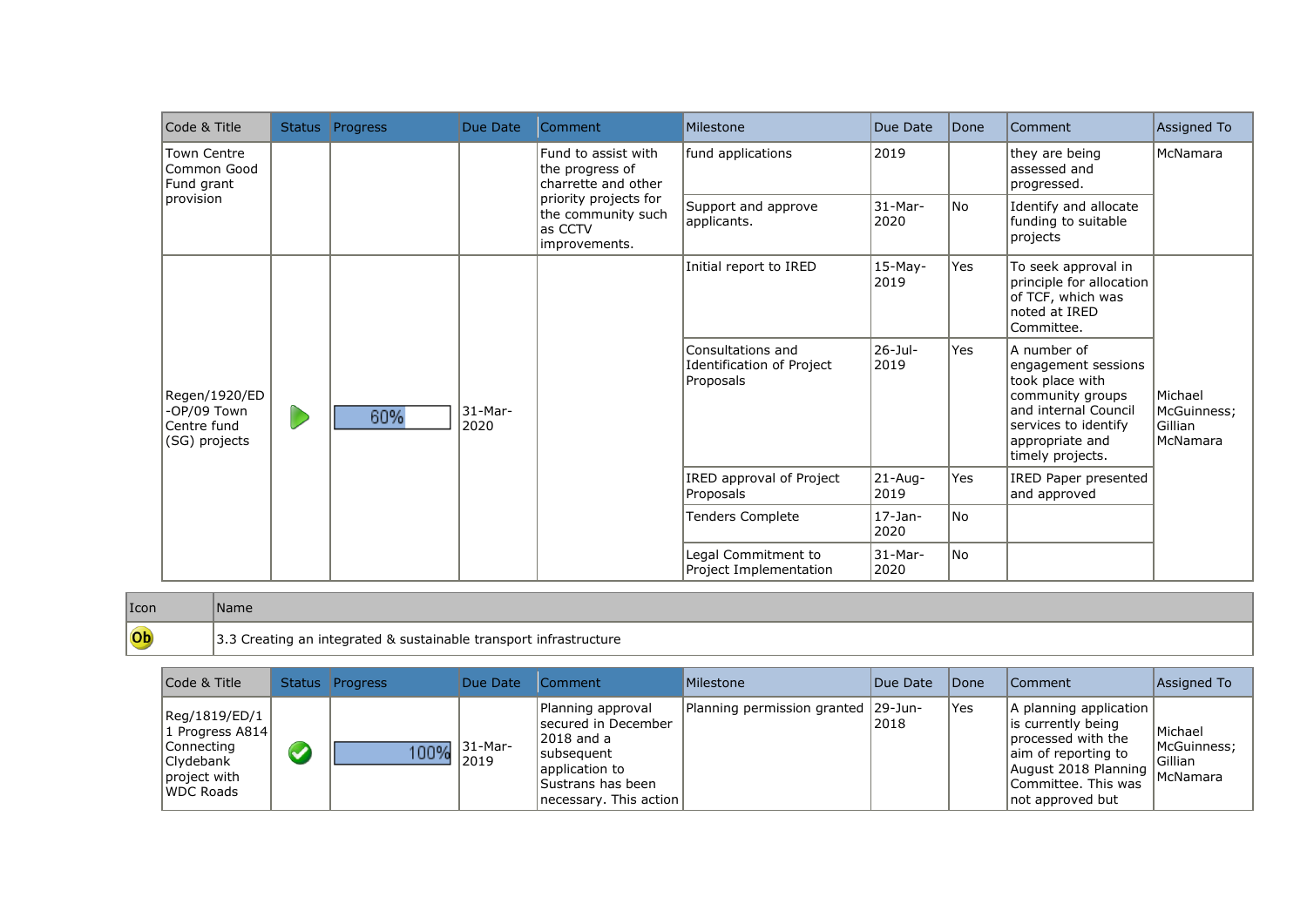| Code & Title | Status Progress | Due Date                                                                     | Comment | Milestone                                                               | Due Date        | Done                                                                                                                                                                                                                          | Comment                                                                                                                                                                                                                                                                                                                                                                                                                                                                                                                                 | Assigned To |
|--------------|-----------------|------------------------------------------------------------------------------|---------|-------------------------------------------------------------------------|-----------------|-------------------------------------------------------------------------------------------------------------------------------------------------------------------------------------------------------------------------------|-----------------------------------------------------------------------------------------------------------------------------------------------------------------------------------------------------------------------------------------------------------------------------------------------------------------------------------------------------------------------------------------------------------------------------------------------------------------------------------------------------------------------------------------|-------------|
|              |                 | will be completed and<br>a new action<br>activated in the<br>2019/20 period. |         |                                                                         |                 | continued to explore<br>some issue raised by<br>representatives of the<br>partially sighted<br>community. The<br>application will be<br>presented to the<br>November 2018<br>planning committee<br>at was finally<br>approved |                                                                                                                                                                                                                                                                                                                                                                                                                                                                                                                                         |             |
|              |                 |                                                                              |         | Progress Community<br>Engagement Plan.                                  | 31-Dec-<br>2018 | Yes                                                                                                                                                                                                                           | Ensure stakeholders<br>kept updated<br>following delays to<br>progress.                                                                                                                                                                                                                                                                                                                                                                                                                                                                 |             |
|              |                 |                                                                              |         | Procure works contract<br>following granting of<br>planning permission. | 29-Mar-<br>2019 | Yes                                                                                                                                                                                                                           | A Tender Approval<br>Strategy (TSA) has<br>been prepared. There<br>has been some delays<br>in relation to planning<br>application<br>submission and<br>approval, which has<br>delayed the project<br>by some 4 months.<br>subsequently planning<br>continued the<br>application, however<br>was approved in<br>November 2018.<br>Procurement strategy<br>being developed with<br>Roads and<br>procurement. This<br>project has been<br>marked complete for<br>$2018/19$ and a new<br>action will be<br>developed for<br>2019/20 period. |             |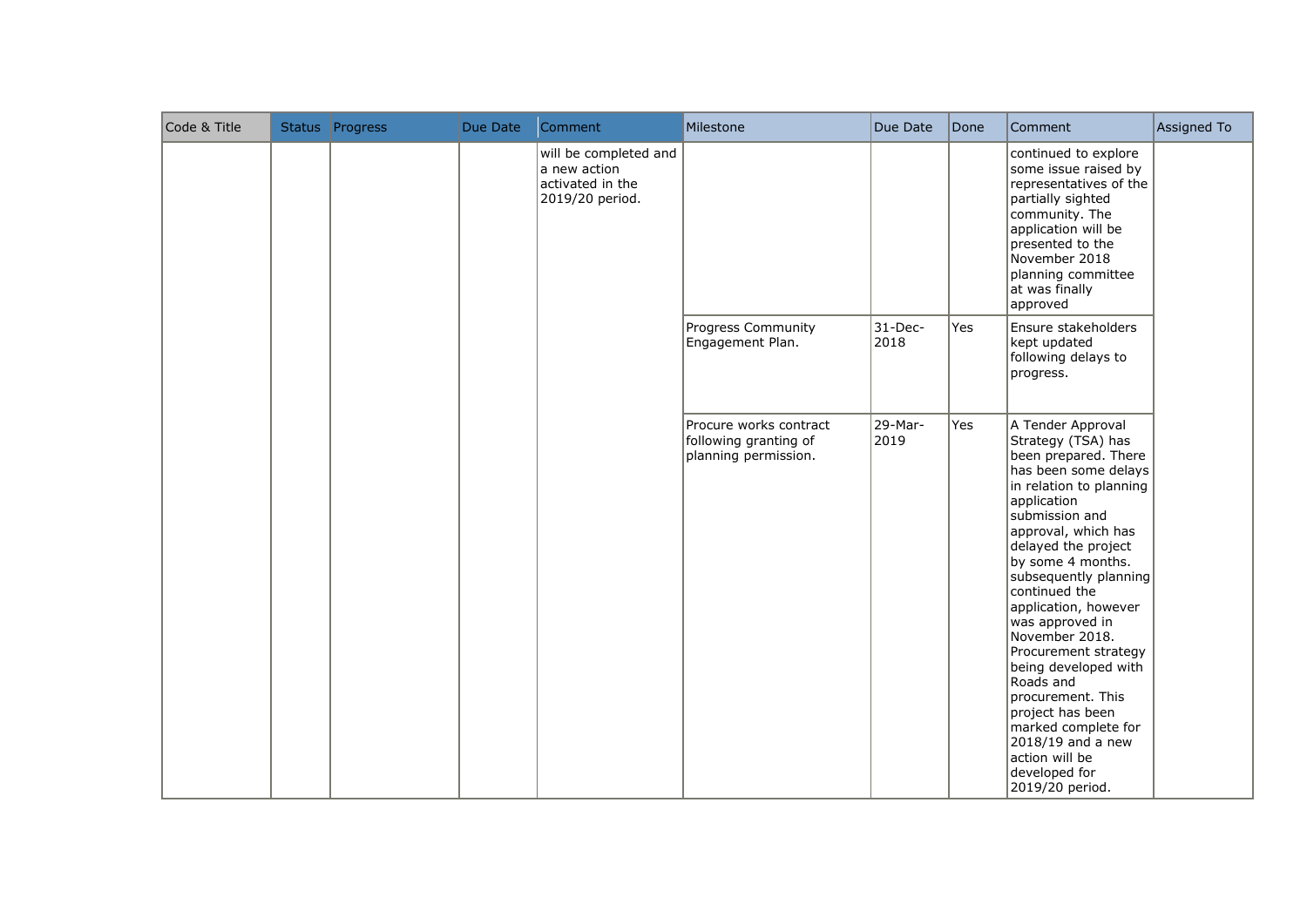## Icon Name Ob

## 3.4 Developing a modern business infrastructure

|        | Code & Title                                                                                                                      |            | Status Progress | Due Date        | Comment                                                                                                                             | Milestone                                                                                                             | Due Date                               | Done       | Comment                                                                                                                                                                                                                                                                                                                                         | <b>Assigned To</b>    |
|--------|-----------------------------------------------------------------------------------------------------------------------------------|------------|-----------------|-----------------|-------------------------------------------------------------------------------------------------------------------------------------|-----------------------------------------------------------------------------------------------------------------------|----------------------------------------|------------|-------------------------------------------------------------------------------------------------------------------------------------------------------------------------------------------------------------------------------------------------------------------------------------------------------------------------------------------------|-----------------------|
|        |                                                                                                                                   |            |                 |                 | Discussions are<br>taking place between<br>the Chamber of<br>Commerce and the<br>Council to progress.                               | Appointment of Chamber of<br>Commerce to establish<br>interest in a BID at at the<br><b>Business Park.</b>            | 15-Oct-<br>2015                        | Yes        | Chamber of<br>Commerce supporting<br>investigative work<br>into establishment of<br>a BID at Clydebank<br><b>Business Park</b>                                                                                                                                                                                                                  |                       |
| 2/08   | <b>H/EDSTRATEGY</b><br>Investigate a<br><b>Business</b><br>Improvement<br>District (BID)<br>for Clydebank<br><b>Business Park</b> | $\bigcirc$ | 100%            | 31-Mar-<br>2016 |                                                                                                                                     | Run workshop with key<br>potential Business Park<br>Client to determine interest<br>in developing BID                 | 31-Mar-<br>2016                        | Yes        | An initial workshop<br>took place in<br>December 2015 and a<br>follow-up meeting<br>took place 24 March<br>2016 when it was<br>agreed to consider<br>scoping out wider<br>interest. There was<br>insufficient interest<br>from the numerous<br>landowners/landlords<br>to pursue a BID at<br>Clydebank Business<br>Park- project<br>terminated. | Michael<br>McGuinness |
| Estate | <b>H/EDSTRATEGY</b><br>2/09 Develop<br><b>WDC</b> sites<br>within the Vale<br>of Leven<br>Industrial                              | $\bigcirc$ | 100%            | 31-Mar-<br>2020 | The Council's Asset<br>Management and<br>Capital Investment<br>Teams are currently<br>progressing this<br>action and<br>milestones. | Complete Heads of Terms<br>for disposal of Site 5 to<br>Chivas<br>Investigate and obtain<br>approval to deliver a new | 29-Feb-<br>2016<br>$31 -$ Jul-<br>2016 | Yes<br>Yes | Heads of terms have<br>been concluded with<br>Chivas and legals are<br>progressing,<br>concluding missives<br>will take a number of<br>months but within a<br>two year time frame.<br>This project has been<br>put on hold and<br>alternative options                                                                                           | Michael<br>McGuinness |
|        | <b>H/EDSTRATEGY</b>                                                                                                               |            |                 | 31-Mar-         | A review is currently                                                                                                               | depot at VOLIE- ON HOLD<br>Review opportunities for                                                                   | $01-Nov-$                              | Yes        | being considered.<br>A review of the BID                                                                                                                                                                                                                                                                                                        | Michael               |
|        | 2/10 Scope out                                                                                                                    | $\bullet$  | 100%            | 2020            | being undertaken of                                                                                                                 | improvements linked to the                                                                                            | 2016                                   |            | for Clydebank                                                                                                                                                                                                                                                                                                                                   | <b>McGuinness</b>     |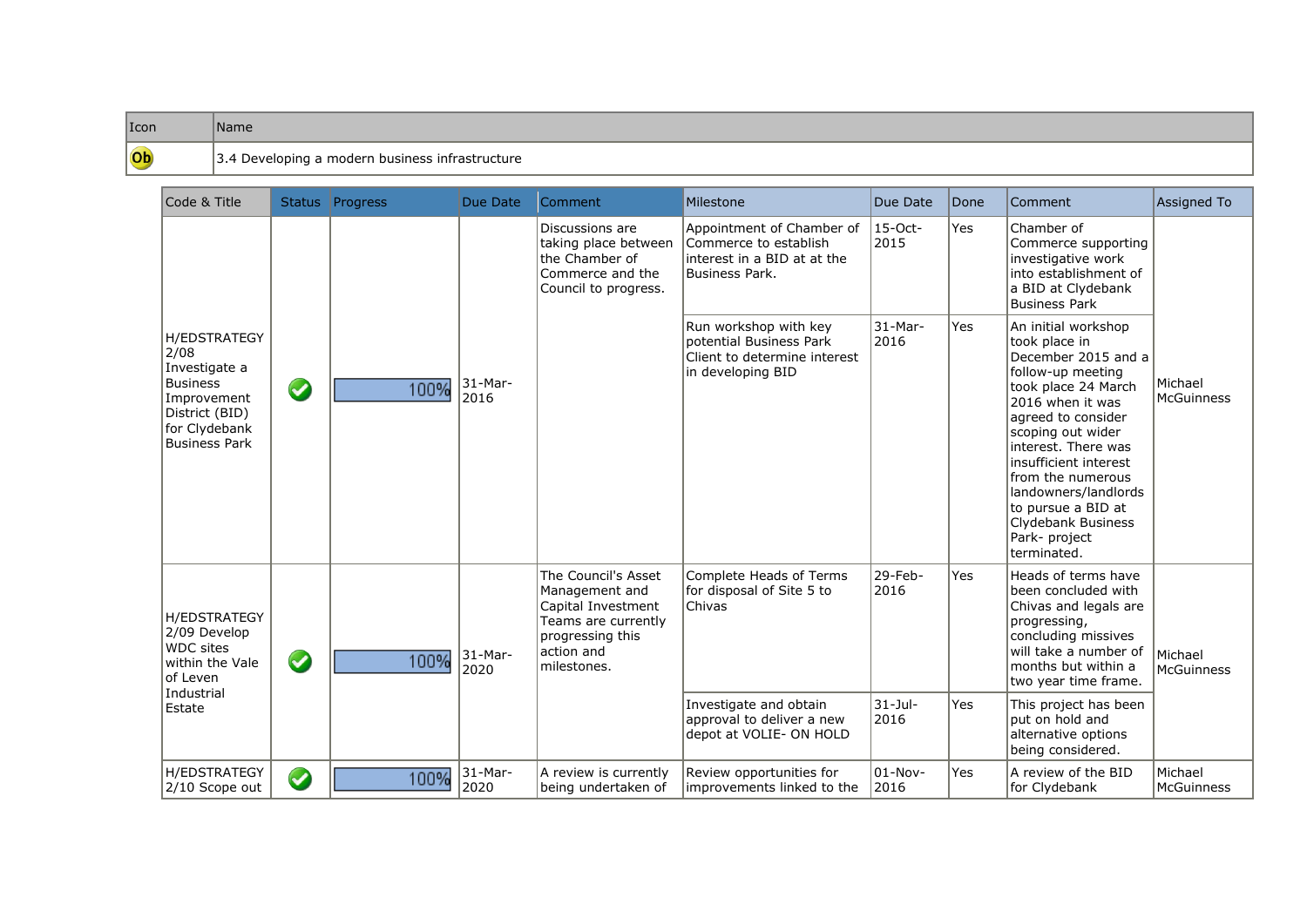| Code & Title                                                                                              | Status Progress | Due Date | Comment                                                                                                                                                        | Milestone                                                                                                                          | Due Date        | Done | <b>Comment</b>                                                                                                                                                                                                                                                                                                       | Assigned To |
|-----------------------------------------------------------------------------------------------------------|-----------------|----------|----------------------------------------------------------------------------------------------------------------------------------------------------------------|------------------------------------------------------------------------------------------------------------------------------------|-----------------|------|----------------------------------------------------------------------------------------------------------------------------------------------------------------------------------------------------------------------------------------------------------------------------------------------------------------------|-------------|
| opportunities<br>for<br>improvement to<br>existing<br>business<br>locations and<br>connections to<br>them |                 |          | lindustrial land and<br>premises within West<br>Dunbartonshire from<br>which there is<br>expected to be a<br>number of<br>recommendations for<br>improvements. | Council's existing Disposals<br>Strategy.<br>Support other Business<br>Improvement District (BID)<br>opportunities, as they arise. | 31-Mar-<br>2020 | Yes  | Business Park is being<br>progressed by a<br>working group of<br>Businesses with an<br>anticipated position<br>by the end of 2016.<br>Interest in a BID at<br>Clydebank Business<br>Park scoped. This was<br>explored with the<br>Chamber of<br>Commerce, limited<br>interest with key<br>businesses on the<br>park. |             |
|                                                                                                           |                 |          |                                                                                                                                                                | Working with Forward<br>planning to complete<br>business land use study                                                            | 31-Mar-<br>2020 | Yes  | Report completed,<br>and will contribute to<br>Planning LDP.                                                                                                                                                                                                                                                         |             |

## Icon Name

Ob

3.5 Maximising West Dunbartonshire's competitiveness as an investment location

| Code & Title                                                                                      |                      | Status Progress | Due Date        | Comment                                                                                                                                                                                                                                                   | Milestone                                                                                                                   | Due Date         | Done | Comment                                                                                                                  | Assigned To                  |
|---------------------------------------------------------------------------------------------------|----------------------|-----------------|-----------------|-----------------------------------------------------------------------------------------------------------------------------------------------------------------------------------------------------------------------------------------------------------|-----------------------------------------------------------------------------------------------------------------------------|------------------|------|--------------------------------------------------------------------------------------------------------------------------|------------------------------|
| H/EDSTRATEGY<br>2/11 Support                                                                      |                      | 100%            | 31-Mar-<br>2020 | Current focus is on<br>securing and anchor<br>for the business park<br>and completing the<br>roadside services<br>larea. A number of<br>discussions are taking<br>place with potential<br>occupiers. Regular<br>update meetings<br>continue to take place | Prepare a Service Level<br>Agreement between the<br>Council and SRCic for<br>2015/16.                                       | 30-Oct-<br> 2015 | Yes  | These are completed<br>on an annual basis.                                                                               |                              |
| Strathleven<br>Regeneration<br>Community<br>Interest<br>Company<br>(SRCic) and<br>Walker Group to | $\blacktriangledown$ |                 |                 |                                                                                                                                                                                                                                                           | Engage with SRCic and<br>Walker Group in periodic<br>strategy reviews.                                                      | 31-Dec-<br>2015  | Yes  | A first review is<br>anticipated by the end<br>of this calendar year<br>and a second<br>anticipated by<br>December 2017. | Michael<br><b>McGuinness</b> |
| complete the<br>Lomondgate<br> project                                                            |                      |                 |                 | lbetween Walker<br>Group, SRCic and<br>WDC.                                                                                                                                                                                                               | Include Lomondgate in<br>Council-led investment<br>promotional activities,<br>engagement with<br>investment agencies and in | 31-Mar-<br>2016  | Yes  | Lomondgate has<br>featured as one of<br>West<br>Dunbartonshire's<br>favoured and                                         |                              |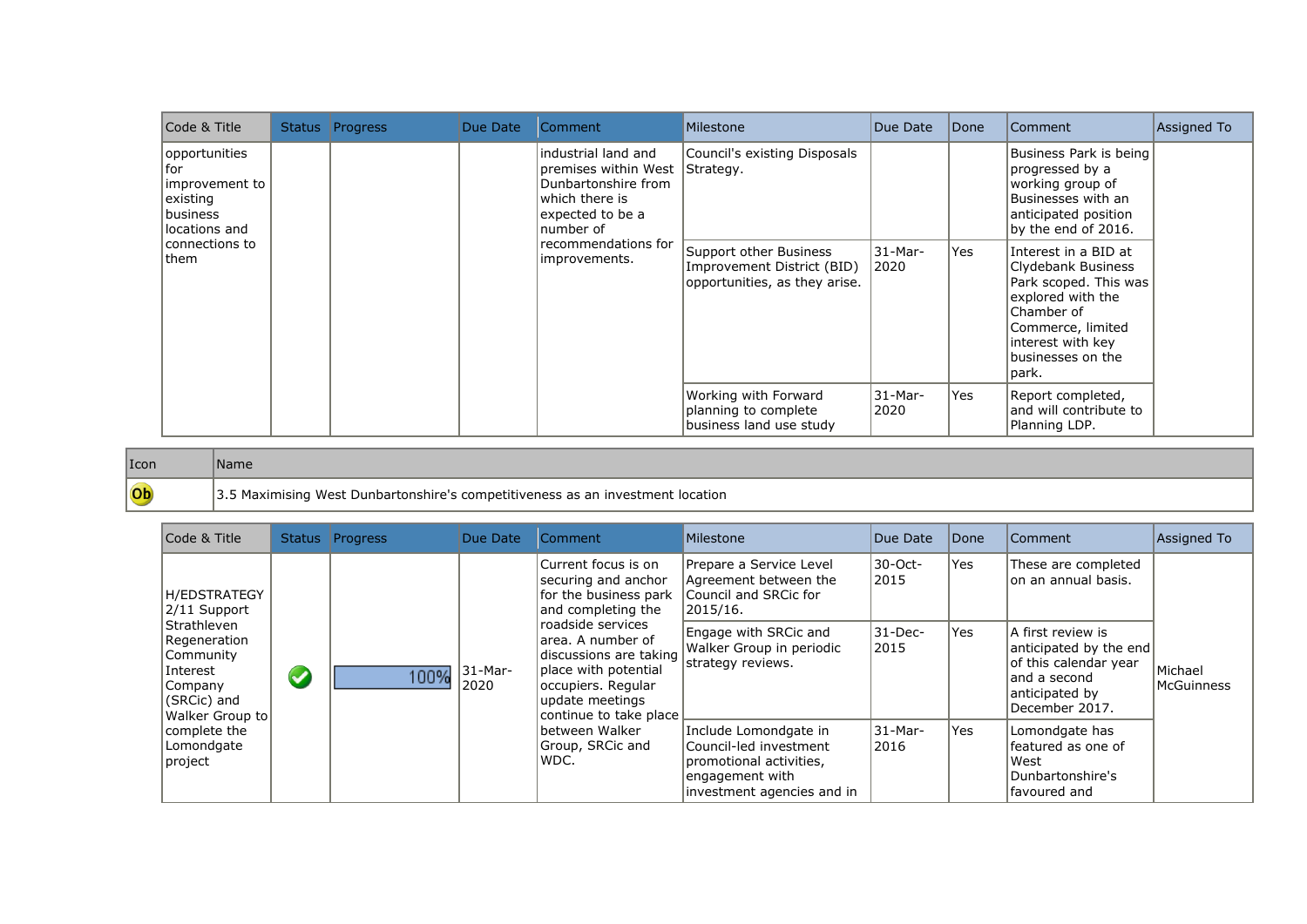| Code & Title | Status Progress | Due Date | Comment | Milestone                                                                                                      | Due Date           | Done | Comment                                                                                                                                                                                                                                                                                                                   | Assigned To |
|--------------|-----------------|----------|---------|----------------------------------------------------------------------------------------------------------------|--------------------|------|---------------------------------------------------------------------------------------------------------------------------------------------------------------------------------------------------------------------------------------------------------------------------------------------------------------------------|-------------|
|              |                 |          |         | regeneration and<br>infrastructure investment<br>plans.                                                        |                    |      | successful investment<br>locations within the<br>Council's new<br>Economic<br>Development<br>Strategy and related<br>promotional material.                                                                                                                                                                                |             |
|              |                 |          |         | Offer a range of Council and<br>working4business partners'<br>support mechanisms to<br>prospective investments | $ 31-Mar-$<br>2016 | Yes  | These have been<br>offered to Euro<br>Garages and will<br>continue to be<br>available to all new<br>clients at the park.                                                                                                                                                                                                  |             |
|              |                 |          |         | Enable the completion of<br>residential development                                                            | $31$ -Mar-<br>2017 | Yes  | The completion of the<br>residential<br>development has<br>been enabled through<br>the planning<br>permission secured.<br>Works have<br>commenced on site<br>during summer 2017<br>on an additional 58<br>houses by Taylor<br>Wimpey.                                                                                     |             |
|              |                 |          |         | Enable the completion of the 31-Mar-<br>roadside services                                                      | 2018               | Yes  | SRCic continues to<br>scope out<br>opportunities for this<br>area. 54 additional<br>bedrooms were<br>recently added to the<br>Premier Inn Hotel -<br>providing nearly<br>double the number of<br>rooms previously<br>available. The<br>roadside services<br>have one remaining<br>plot which will be<br>progressed by SRC |             |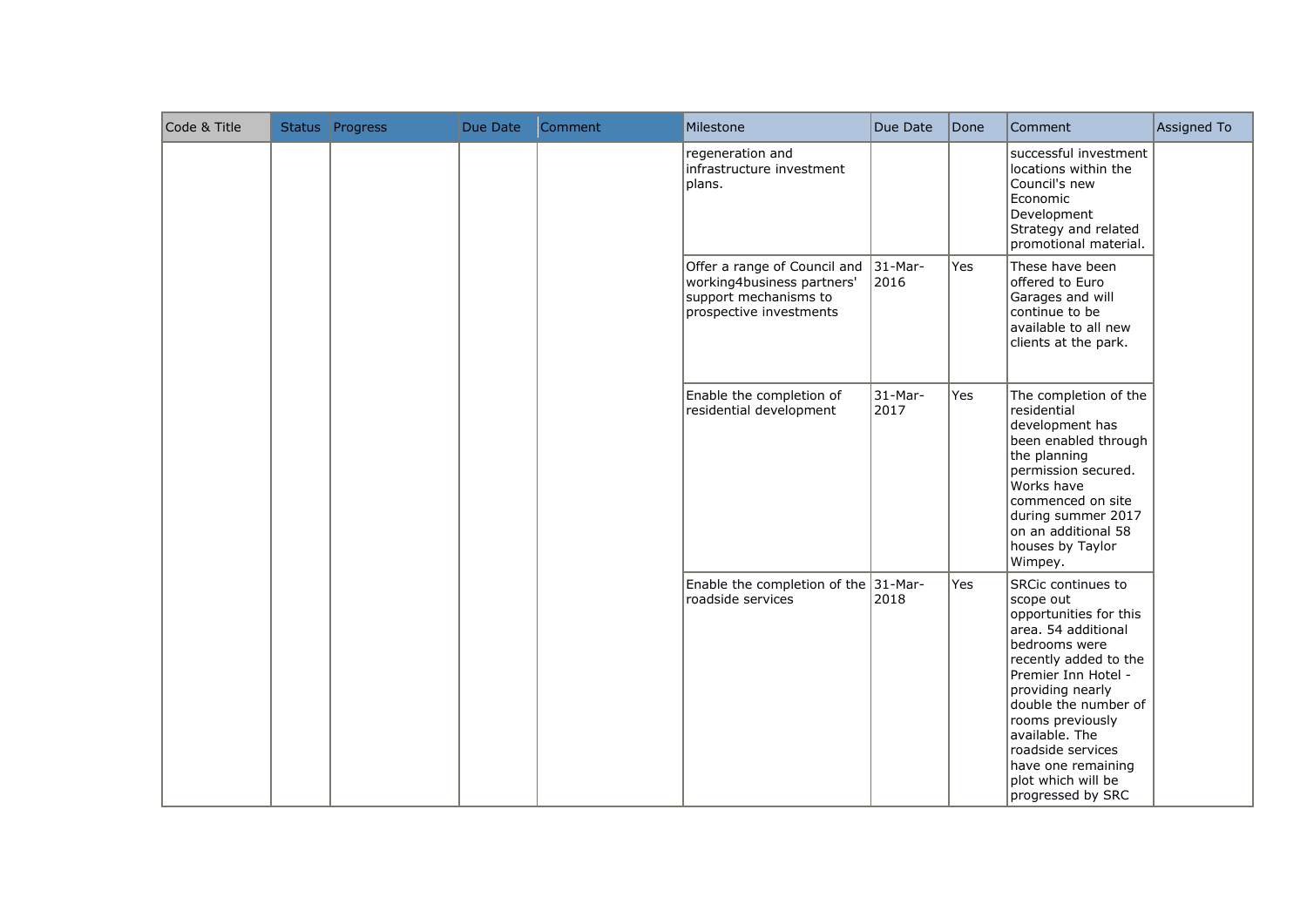| Code & Title                        |                   | Status Progress | Due Date                                                                                                                                                                             | Comment                                                                                                                                                     | Milestone                                                                                                        | Due Date          | Done                                                                                   | Comment                                                                                                             | Assigned To       |
|-------------------------------------|-------------------|-----------------|--------------------------------------------------------------------------------------------------------------------------------------------------------------------------------------|-------------------------------------------------------------------------------------------------------------------------------------------------------------|------------------------------------------------------------------------------------------------------------------|-------------------|----------------------------------------------------------------------------------------|---------------------------------------------------------------------------------------------------------------------|-------------------|
|                                     |                   |                 |                                                                                                                                                                                      |                                                                                                                                                             |                                                                                                                  |                   |                                                                                        | during 2018/19<br>period.                                                                                           |                   |
|                                     |                   |                 |                                                                                                                                                                                      | Good progress has<br>been made on<br>promoting and<br>developing plans for                                                                                  | Distribute new Economic<br>Development Strategy<br>brochure as part of<br>promotional campaign.                  | $18-Mar-$<br>2016 | Yes                                                                                    | Brochure provided to<br>CPP DIG and other<br>partner agencies.                                                      |                   |
| <b>H/EDSTRATEGY</b><br>2/12 Promote | $\bullet$<br>100% | 31-Mar-         | most of the Council's<br>regeneration sites<br>and strategic disposal<br>sites. Many of the<br>sites require<br>remediation, have a<br>number of constraints<br>or may be in private | Continue to work with<br>Scottish Development<br>International to explore<br>inward investment<br>opportunities, in particular<br>related to the Exxon site | $31-Mar-$<br>2016                                                                                                | Yes               | A meeting took place<br>with SDI to explore<br>opportunities around<br>the Exxon site. | Michael                                                                                                             |                   |
| investment<br>opportunities         |                   |                 | 2020                                                                                                                                                                                 | ownership.                                                                                                                                                  | Hold annual West<br>Dunbartonshire business<br>events to promote<br>investment opportunities<br>within the area. | 29-Sep-<br>2017   | Yes                                                                                    | Meet the Buyer and<br><b>Business Awards</b><br>events take place<br>which provide<br>promotional<br>opportunities. | <b>McGuinness</b> |
|                                     |                   |                 |                                                                                                                                                                                      |                                                                                                                                                             | Prepare Council owned<br>Strategic Sites for marketing 2017<br>to developers and investors.                      | $31 - Oct -$      | Yes                                                                                    | Asset Management<br>are leading on<br>marketing specific<br>sites on an ongoing<br>basis.                           |                   |

| $ I$ con | Name.                                                   |
|----------|---------------------------------------------------------|
| Ob       | 3.6 Improving the quality and quantity of housing stock |

| Code & Title                                                              |   | Status Progress | Due Date | Comment                                                      | Milestone                                                       | Due Date         | Done | Comment                                                                                                                | Assigned To |
|---------------------------------------------------------------------------|---|-----------------|----------|--------------------------------------------------------------|-----------------------------------------------------------------|------------------|------|------------------------------------------------------------------------------------------------------------------------|-------------|
| H&E/1718/HS/0  <br>103 More Homes<br>Better Homes                         |   |                 |          | Action on Track -<br>Progress updated to<br>each Housing and | Agree Strategic Local<br>Programme with Scottish<br> Government | 31-Mav-<br> 2017 | Yes  | Agreement signed off<br>iointly WDC/Scottish<br>Government                                                             |             |
| West<br>Dunbartonshire<br>- successfully<br>manage the<br>limplementation | V | $100\%$ 31-Mar- | 2018     | Communities<br>Committee                                     | Develop 5 year council<br>house new build programme 12017       | 31-Dec-          | Yes  | New Build Programme John Kerr<br>delivered to Housing<br>land Communities<br>Committee funding in<br>place through HRA |             |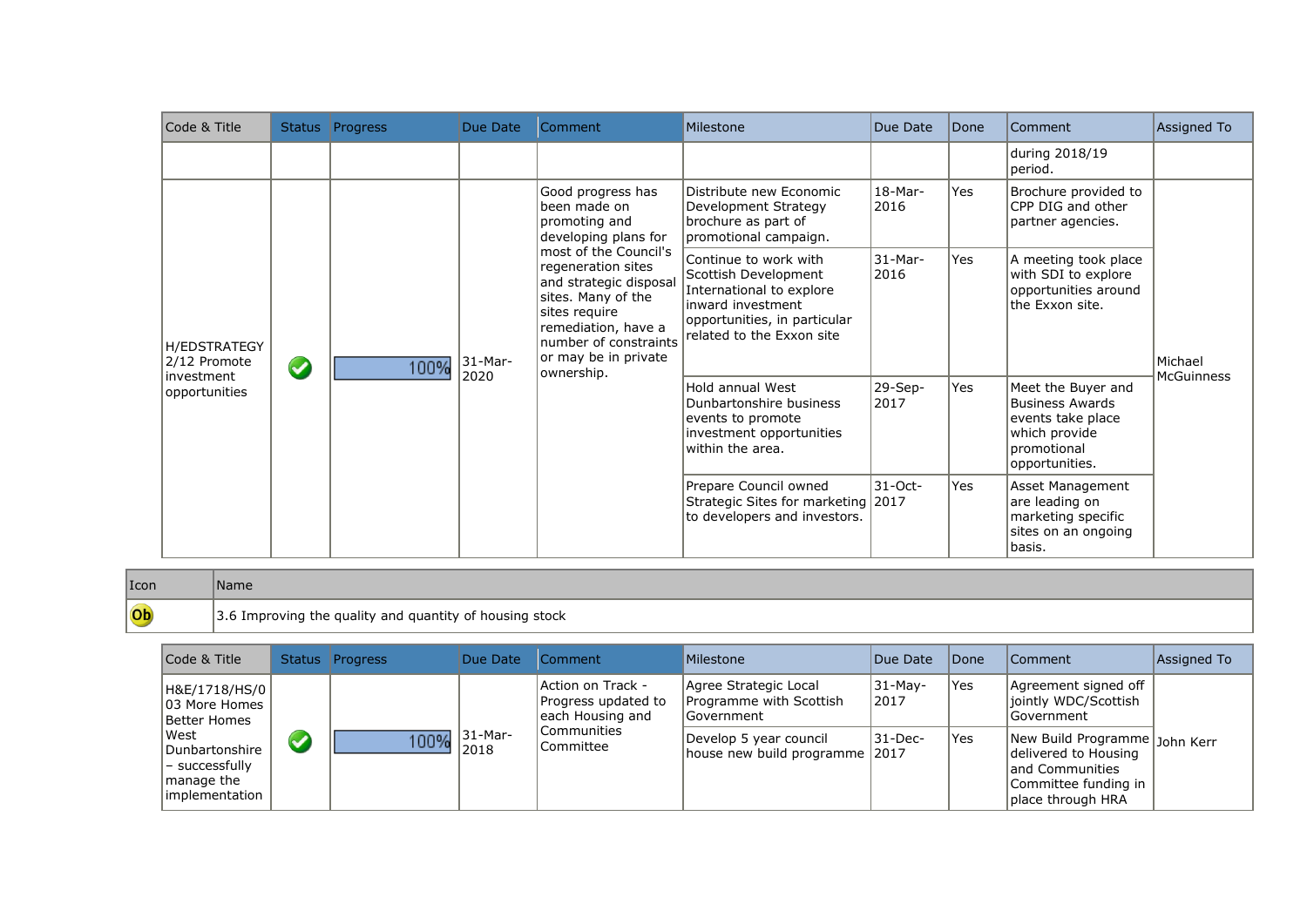| Code & Title                                     |           | Status Progress | Due Date | Comment                                                                                               | Milestone                                                                                 | Due Date            | Done       | Comment                                                                                                                                                      | Assigned To |
|--------------------------------------------------|-----------|-----------------|----------|-------------------------------------------------------------------------------------------------------|-------------------------------------------------------------------------------------------|---------------------|------------|--------------------------------------------------------------------------------------------------------------------------------------------------------------|-------------|
| of Council's New<br><b>Build</b>                 |           |                 |          |                                                                                                       |                                                                                           |                     |            | capital plan                                                                                                                                                 |             |
| Programme                                        |           |                 |          |                                                                                                       | Develop suitable<br>procurement approch to<br>ensure certainty over<br>programme          | 25-Jan-<br>2018     | Yes        | More Homes Delivery<br>team taking forward<br>proposals after<br>approval from<br>Housing and<br>Communities<br>Committee in<br>February 2017                |             |
|                                                  |           |                 |          |                                                                                                       | Completion of Second<br>Avenue/Singer Street<br>Development                               | 31-Jan-<br>2018     | Yes        | Development has<br>completed, however<br>some handovers will<br>take place in April<br>2018                                                                  |             |
|                                                  |           |                 |          |                                                                                                       | Ensure delivery of the<br>Council New Build<br>programme key objectives<br>within 2017/18 | 31-Mar-<br>2018     | <b>Yes</b> | More Homes West<br>Dunbartonshire<br>approach has met its<br>key strategic<br>objectives within<br>2017/18 and is on<br>track to deliver<br>agreed programme |             |
|                                                  |           |                 |          | Action on track. New<br>strategy is currently                                                         | Review current Housing<br>Asset Management Strategy                                       | $30 - Apr-$<br>2017 | Yes        |                                                                                                                                                              |             |
| H&E/1718/HS/0<br>06 Deliver new<br>Housing asset | $\bullet$ | 100%            | 28-Feb-  | at consultative draft<br>stage and will be<br>presented to Housing<br>and Communities<br>Committee in | Refresh of Housing<br>Management Plan                                                     | $30-Sep-$<br>2017   | Yes        | Milestone is inclusive<br>of development of<br>new strategy and<br>consultation process                                                                      | John Kerr   |
| Management<br>Strategy                           |           |                 | 2018     | February.                                                                                             | Seek approval for new<br>Housing Asset Management<br>Strategy                             | 28-Feb-<br>2018     | Yes        | Complete - report<br>submitted to Housing<br>and Communities<br>Committee was<br>approved in February<br>2018.                                               |             |

| $ I$ con | Name                                                |
|----------|-----------------------------------------------------|
| Ob       | ' Empowering and engaging with our communities<br>。 |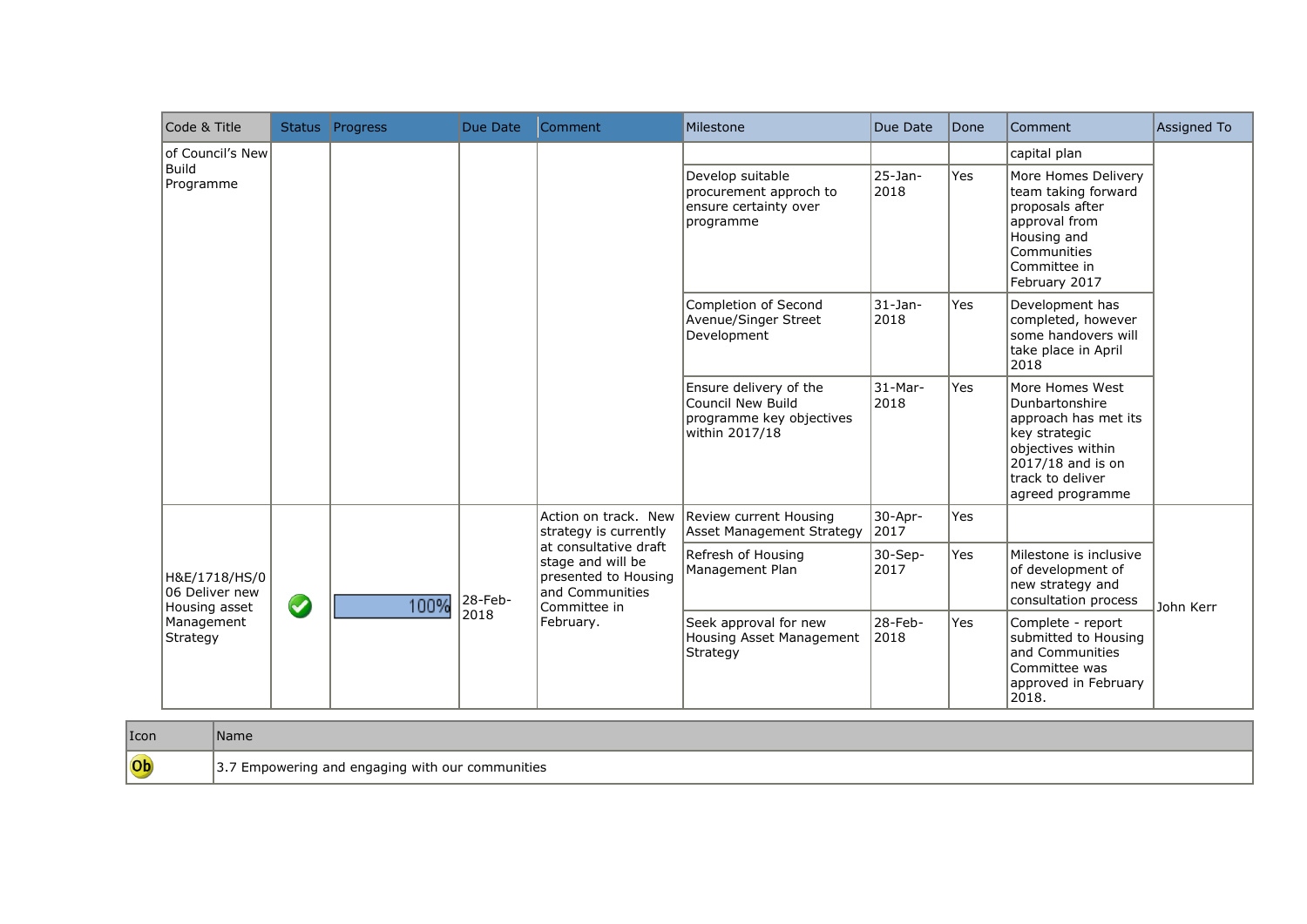| Code & Title                                                                                                |           | Status Progress | Due Date           | Comment                                                                                                                                                                                                                   | Milestone                                                                          | Due Date             | Done | Comment                                                                                                                                                                                                                                                          | Assigned To                                   |
|-------------------------------------------------------------------------------------------------------------|-----------|-----------------|--------------------|---------------------------------------------------------------------------------------------------------------------------------------------------------------------------------------------------------------------------|------------------------------------------------------------------------------------|----------------------|------|------------------------------------------------------------------------------------------------------------------------------------------------------------------------------------------------------------------------------------------------------------------|-----------------------------------------------|
|                                                                                                             |           |                 |                    | Assistance was<br>provided to<br>community groups to<br>obtain £1m from the<br><b>Scottish</b><br>Government's<br><b>Regeneration Capital</b><br>Grant Fund for the<br>Clydebank                                          | Promote the Scottish<br>Government's Town Centre<br>Challenge Fund.                | $30-$ Sep-<br>2015   | Yes  | The fund was<br>promoted to various<br>groups and West<br>Dunbartonshire<br><b>Environment Trust</b><br>were supported in<br>submitting a bid for<br>improvements to<br>Dalmuir.                                                                                 |                                               |
| <b>H/EDSTRATEGY</b><br>2/13 Enable<br>community<br>groups to<br>access relevant<br>funding<br>opportunities | $\bullet$ | 100%            | $31$ -Mar-<br>2020 | <b>Community Sports</b><br>Hub and a<br>presentation was<br>made to the<br>Dumbarton Town<br>Centre Forum and<br>promotional leaflets<br>distributed to<br>highlight the<br>Dumbarton Town<br>Centre Common Good<br>Fund. | Continue to submit RCGF<br>applications with Community 2017<br>support.            | $31-Mar-$            | Yes  | A successful bid was<br>made for Round 3<br>RCGF funding for<br>16/17 for the<br>Clydebank<br><b>Community Sports</b><br>Hub. There have been<br>no further calls for<br>RCGF by 31 March<br>2017 but potential<br>shovel ready projects<br>are being developed. | Michael<br><b>McGuinness</b>                  |
|                                                                                                             |           |                 |                    |                                                                                                                                                                                                                           | Promote Dumbarton Town<br>Centre Common Good Fund                                  | $31-Mar-$<br>2017    | Yes  | The Fund is promoted<br>on an ongoing basis<br>to local groups and<br>was recently<br>promoted at the<br><b>Dumbarton Town</b><br>Centre Forum in<br>February 2016.                                                                                              |                                               |
| Reg/1819/ED/1<br>3 Dumbarton<br><b>Town Centre</b><br>Common Good<br>Fund grant<br>provision                | $\bullet$ | 100%            | 31-Mar-<br>2019    | a focus on enabling<br>groups to apply to the potential applicants.<br>Fund to assist with<br>the progress of<br>charrette and other<br>priority projects for<br>the community such<br>as CCTV                            | In 18/19 there will be Identify key community<br>projects to be supported and 2018 | 29-Jun-              | Yes  | There are a number<br>of more major<br>improvements that<br>could be supported<br>through the Fund. A<br>number of projects<br>have been supported.                                                                                                              | Michael<br>McGuinness;<br>Gillian<br>McNamara |
|                                                                                                             |           |                 |                    | improvements.                                                                                                                                                                                                             | Provide an update on<br>progress of projects aligned<br>to the Fund through        | $31 - Jan -$<br>2019 | Yes  | A number of<br>proposals are being<br>developed at present.                                                                                                                                                                                                      |                                               |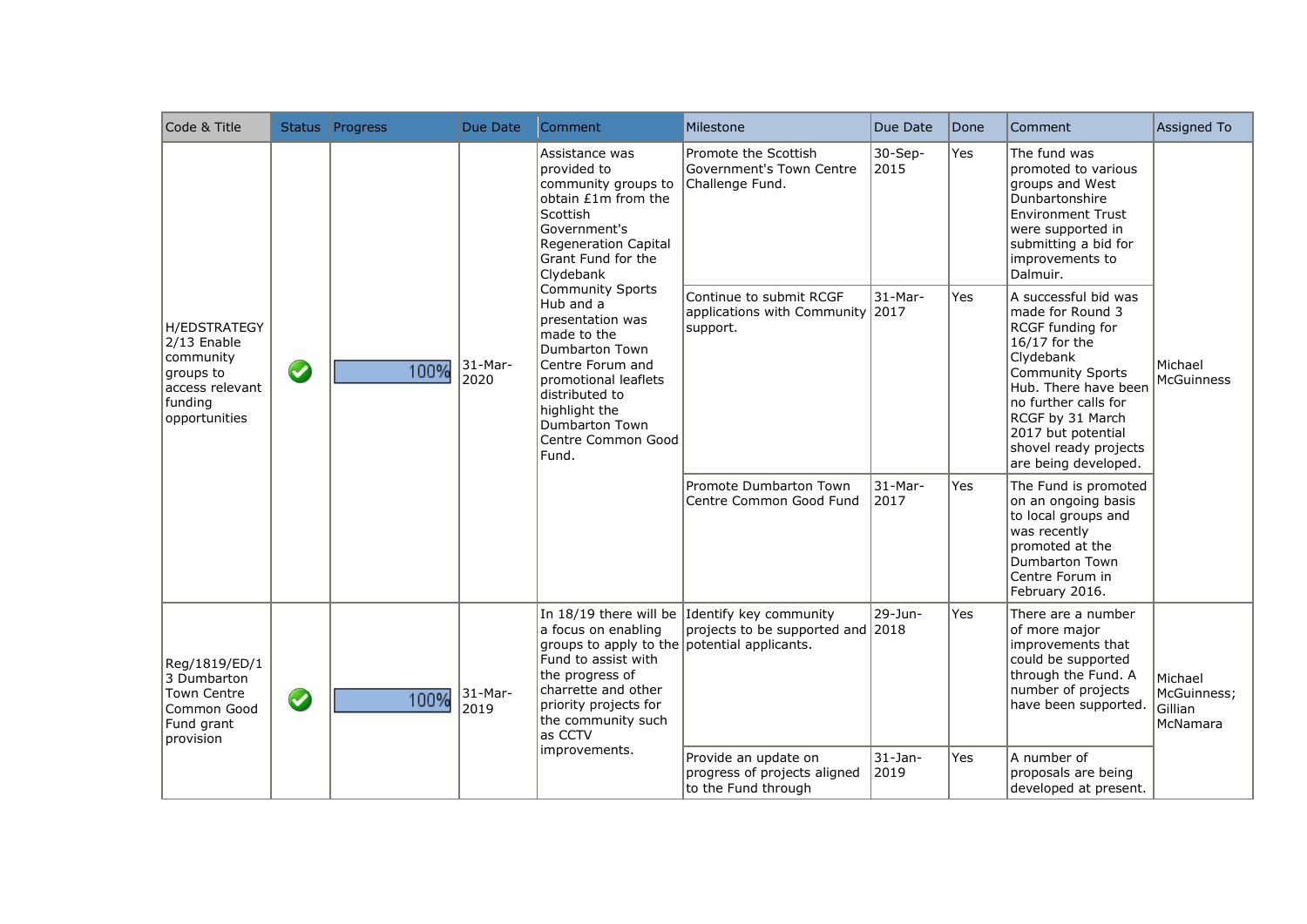| Code & Title | Status Progress | Due Date | Comment | Milestone                          | Due Date | <i><b>IDone</b></i> | <b>Comment</b> | Assigned To |
|--------------|-----------------|----------|---------|------------------------------------|----------|---------------------|----------------|-------------|
|              |                 |          |         | lCommittee or Members<br>Bulletin. |          |                     |                |             |

| Icon | <b>s</b> ame                                                                              |
|------|-------------------------------------------------------------------------------------------|
| $Th$ | 4. Building stronger partnerships and innovative approaches to delivery<br>$\overline{ }$ |

| $ I$ con | Name                                                         |
|----------|--------------------------------------------------------------|
| Ob       | L West Dunbartonshire Community Planning Partnership<br>14.1 |

| Code & Title                                                  | Status               | <b>Progress</b> | Due Date              | Comment | Milestone                                                                                        | Due Date         | <i><b>Done</b></i> | Comment                                                                                                                                        | Assigned To |
|---------------------------------------------------------------|----------------------|-----------------|-----------------------|---------|--------------------------------------------------------------------------------------------------|------------------|--------------------|------------------------------------------------------------------------------------------------------------------------------------------------|-------------|
| <b>H/EDSTRATEGY</b><br>2/14<br>Community<br>Planning          |                      |                 |                       |         | Employability and Economic 31-Mar-<br>Growth CPP DIG delivery-<br>establish quarterly meetings   | 2016             | Yes                | Support Director in<br>CPP update reports as<br>part of Employability<br>and Economic Growth<br><b>CPP</b>                                     |             |
| Partnership<br>Delivery and<br>Improvement<br>Group delivery. | $\blacktriangledown$ | 100%            | $ 31 - Mar -$<br>2020 |         | Support Director in CPP<br>update reports as part of<br>Employability and Economic<br>Growth CPP | 31-Mar-<br> 2016 | Yes                | On-going involvement   McGuinness<br>is being provided to<br>support the CPP DIG<br>with positive strategic<br>partnership being<br>developed. | Michael     |

| Icon | Name                       |
|------|----------------------------|
| Ob   | 4.2 Clyde Valley City Deal |

| Code & Title                                |                      | Status Progress | Due Date | <b>Comment</b> | Milestone                                                                                                         | Due Date                  | <b>Done</b> | Comment                                                                               | Assigned To           |
|---------------------------------------------|----------------------|-----------------|----------|----------------|-------------------------------------------------------------------------------------------------------------------|---------------------------|-------------|---------------------------------------------------------------------------------------|-----------------------|
| H/EDSTRATEGY<br>2/15 Glasgow<br>City Region | $\blacktriangledown$ | 100%            | 31-Mar-  |                | Continue to support<br>qovernance of Glasgow City<br>Region- City Deal at<br>committees and sub-groups.           | 31-Mar-<br>$ 2016\rangle$ | Yes         | Support is ongoing<br>towards this<br>Important City Deal<br>Initiative               | Michael<br>McGuinness |
| partnership<br>Governance                   |                      |                 | 2020     |                | Work in Partnership with<br>City Deal Authorities to<br>explore opportunities for<br>further partnership working. | 31-Mar-<br> 2017          | Yes         | Continued Regional<br>approaches are being<br>considered in<br>Iparticular related to |                       |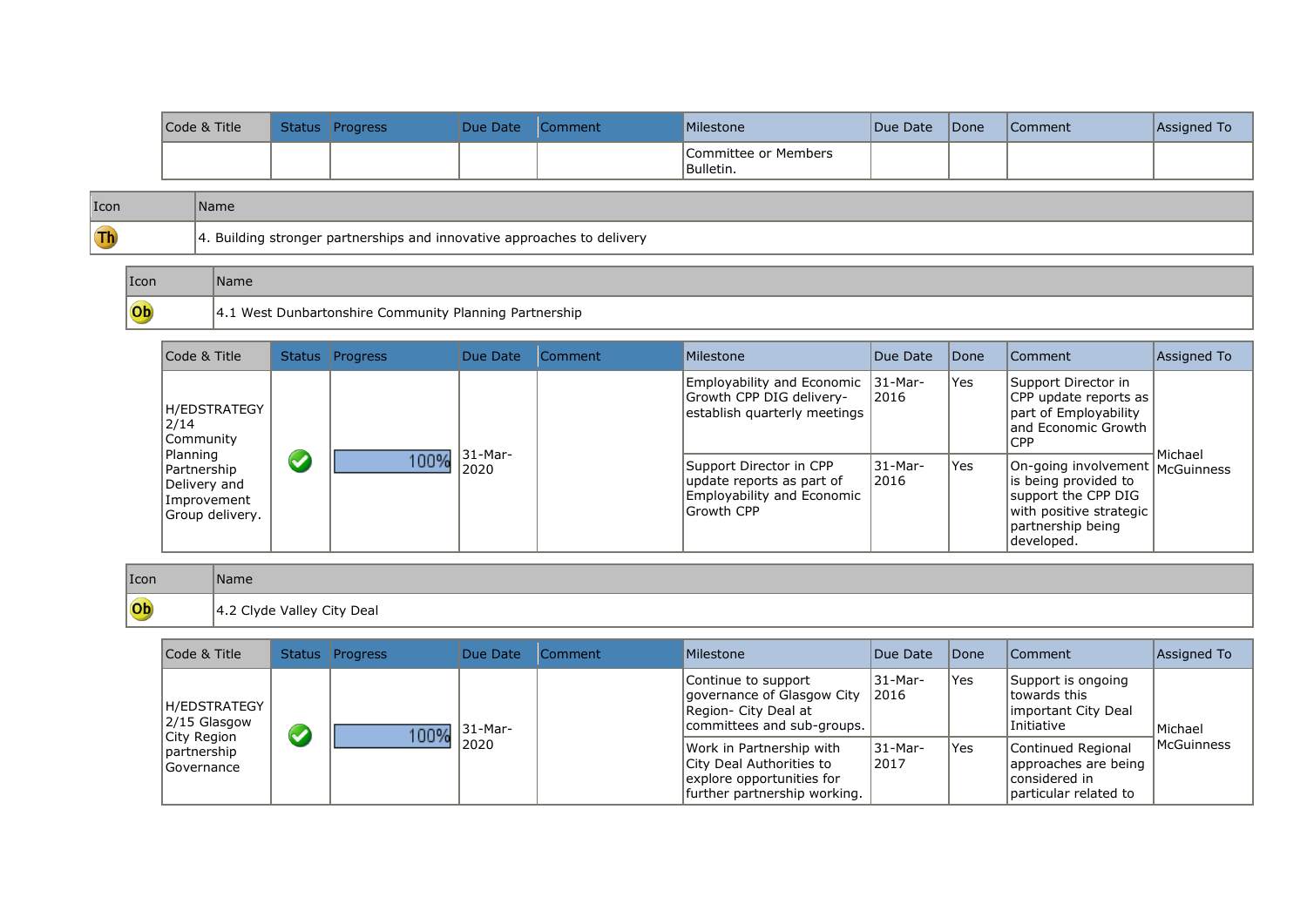| Code & Title | Status Progress | Due Date | Comment | Milestone | Due Date | $\vert$ Done | Comment                                                                                                                           | Assigned To |
|--------------|-----------------|----------|---------|-----------|----------|--------------|-----------------------------------------------------------------------------------------------------------------------------------|-------------|
|              |                 |          |         |           |          |              | <b>Enterprise and Skills</b><br>and linked to Regional<br>Economic Strategy.<br>These will be<br>developed further in<br>2017/18. |             |

| Icon | Name                                |
|------|-------------------------------------|
| Ob   | .3 Joint Partnership Working<br>᠇.J |

| Code & Title                                                                         |                      | Status Progress                                                                                                                                                                                                                                                                                                                                                                                                                                                                                                              | Due Date        | Comment                                                                                                                   | Milestone                 | Due Date        | Done                                                                                                               | Comment                                                                                                       | Assigned To            |
|--------------------------------------------------------------------------------------|----------------------|------------------------------------------------------------------------------------------------------------------------------------------------------------------------------------------------------------------------------------------------------------------------------------------------------------------------------------------------------------------------------------------------------------------------------------------------------------------------------------------------------------------------------|-----------------|---------------------------------------------------------------------------------------------------------------------------|---------------------------|-----------------|--------------------------------------------------------------------------------------------------------------------|---------------------------------------------------------------------------------------------------------------|------------------------|
|                                                                                      |                      | Continuing to work<br>Through partnership working 31-Mar-<br>with SDS and<br>2016<br>support improvements in<br>employability team to<br>participation rates for 16-19<br>year olds.<br>promote the<br>Foundation<br>Apprenticeships<br>programme.<br>Work with Schools, College<br> 31-Mar-<br>and local businesses to<br>2016<br>promote and support the<br>$31-Mar-$<br>100%<br>DYW initiative.<br>2020<br>In partnership with SDS and 31-Mar-<br>Schools support the<br>2017<br>Foundation Apprenticeships<br>programme. |                 |                                                                                                                           |                           |                 | Yes                                                                                                                | Service will continue<br>lto work with<br>Education and<br>employability service<br>to support these<br>aims. |                        |
| <b>H/EDSTRATEGY</b><br>/47 Support<br>Scotland's<br>Developing<br>Young<br>Workforce | $\blacktriangledown$ |                                                                                                                                                                                                                                                                                                                                                                                                                                                                                                                              |                 |                                                                                                                           |                           | Yes             | This will be<br>progressed in<br>2016/17 period once<br>DYW initiative with<br>Education is<br>progressed further. | Michael<br>McGuinness;<br>Gillian Scholes                                                                     |                        |
| (DYW)                                                                                |                      |                                                                                                                                                                                                                                                                                                                                                                                                                                                                                                                              | Yes             | Continuing to work<br>with SDS and<br>employability team to<br>promote the<br>Foundation<br>Apprenticeships<br>programme. |                           |                 |                                                                                                                    |                                                                                                               |                        |
| <b>H/EDSTRATEGY</b><br>2/16 Explore                                                  | $\boldsymbol{Q}$     | 100%                                                                                                                                                                                                                                                                                                                                                                                                                                                                                                                         | 30-Mar-<br>2020 | The working4Business Delivery the<br>Business Awards will                                                                 | Working4Business event in | 04-Nov-<br>2015 | Yes                                                                                                                | this was completed<br>successfully, good                                                                      | Michael<br>McGuinness; |